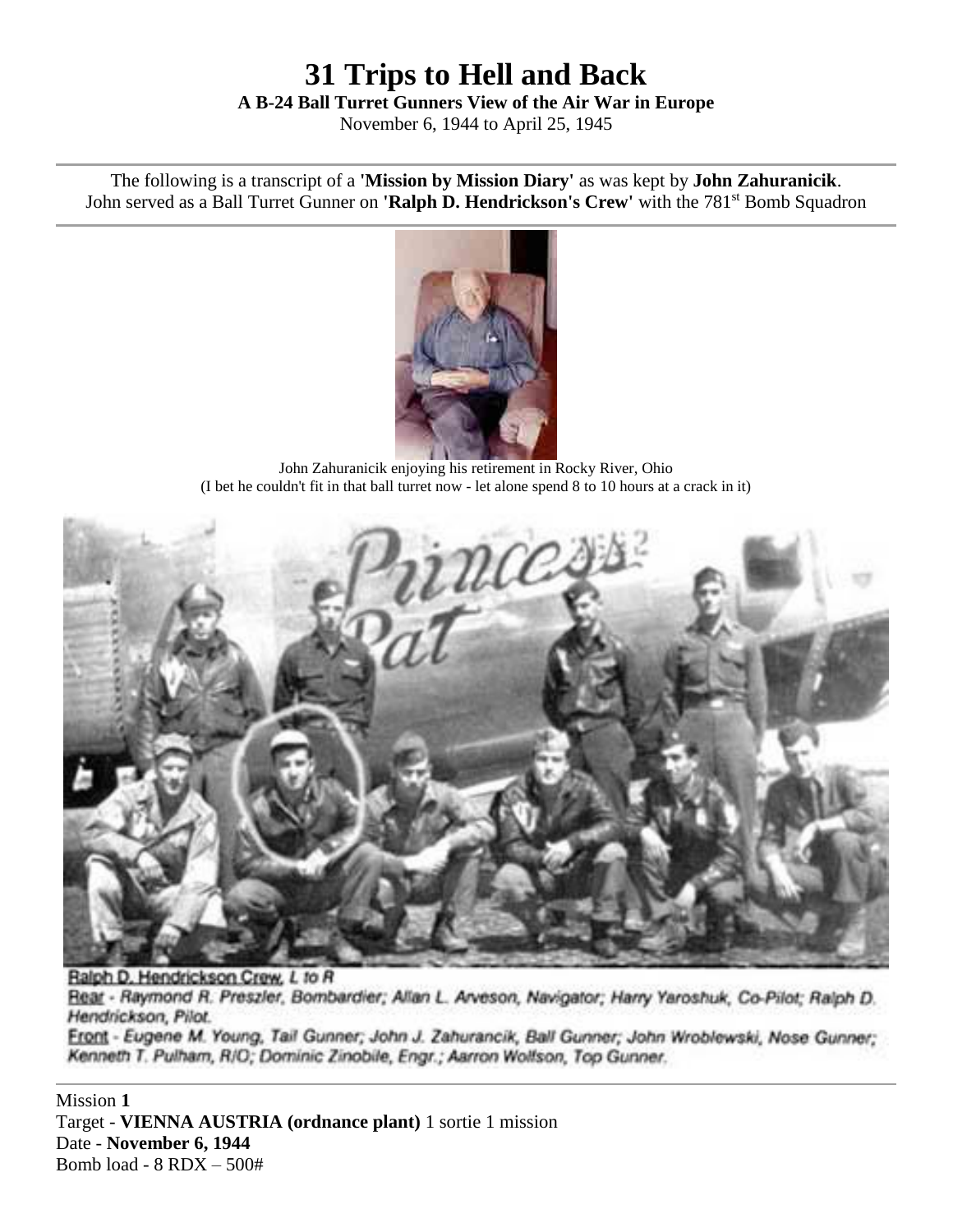Flying Yellow "R" 24,000 feet. "2 engines out over Vienna." No. 4 feathered before target. Left formation. No. 2 turbo out over target. Formation keeps passing by. Cannot even keep up with B-17s. Waist & Nose guns, ammo & flak suits dumped to lighten load. Ship unable to maintain altitude. Crossed 15,000 alps at 18,500. Gas low -35°. 0800 –1600. Yellow "R".

#### Mission **2**

Target - **MUNICH, GERMANY (Marshalling yards)** 1 sortie 2 missions

Date – **November 16, 1944**

Bomb load - 6-RDX 500# Boobies

26,000 feet. Spare ship. Fly any position. Heavy overcast over target. Can't see much. Blue "L" just ahead gets direct hit by flak. No cutes. Flak heavy and accurate at 26,000. Blue "K" drops back with No.4 engine feathered. Drop bombs. Scatter back. Join red form. Over Venice, Alps beautiful. Flak holes in tail, martin & above navigator's head. No one hit. -40° 0710-1447 Yellow "G".

### Mission **3**

Target - **Linz, Austria (oil dumps)** 1 sortie 2 missions

Date – **November 19, 1944**

Bomb load - 6 RDX 500#

Easy. 24,000 feet. Heavy overcast over everything except target. Flak heavy but inaccurate. White "K" drops back with No.1 feathered. White "O" E.R. engine out. Nice view of target, and got hits on target, oil dumps. Almost had 17s piggy back on return to base. Capt. Blankenship is a good pilot. No flak holes in ship. –26° 0715–1436 Yellow "G".

### Mission **4**

Target - **MUNICH, GERMANY (Communication lines)** 1 sortie 2 missions

Date – **November 22, 1944**

Bomb load - 6 RDX 500

Flying Yellow "R". Able 8. 28,000 feet. Heavy overcast over route & target. Bombed by PFF. Above flak about 4000 flak was at briefed altitude. Unable to open bomb bay doors so Ray drops them through. Most of formation brought bombs & dumped in Adriatic. Passed out when oxygen hose is disconnected without me noticing it. Ken brought me to with oxygen. Wallet & \$85 stolen  $-7$  degrees 7:05 – 2:36 Yellow "R"

### Mission **5**

Target - **VIENNA Austria (South ordnance plant)** 1 sortie 2 missions Date – **December 11, 1944** Bomb load - 10 Incendiarie Clusters

Flying Yellow "H" dog 3. 23,000 feet. Weather gloomy, visibility 10 miles. Flak heavy as hell. Yellow "O" gets controls shot away then makes vertical climb, rolls over & noses down toward ground. They say 10 chutes got out, didn't see any. Flak hits No.4 oil line, No.4 feathered just off target,  $1 \& 2$  smoked all the way,  $3 \& 4$ threw gas on way up, 1 & 2 oil on way up.  $-37^{\circ}$  0840 – 1545. Smith, pilot. Yellow "H"

### Mission **6**

Target – **AMSTETTEN, AUSTRIA (Marshalling yards)** 1 sortie 2 missions

Date – **December 15, 1944** Bomb load - 6 500# GP & 2 500# Boobies

Flying Yellow "D" Able 5. 20,000 feet. Just about made it off cause of heavy undercast which followed us all the way to target and back. Highest peaks of Alps stuck thru undercast. Above cast sky was clear ideal conditions for enemy fighter attack. No flak or fighters seen. Hope for more targets same like this one. 39° 0815 – 1440. Yellow "D"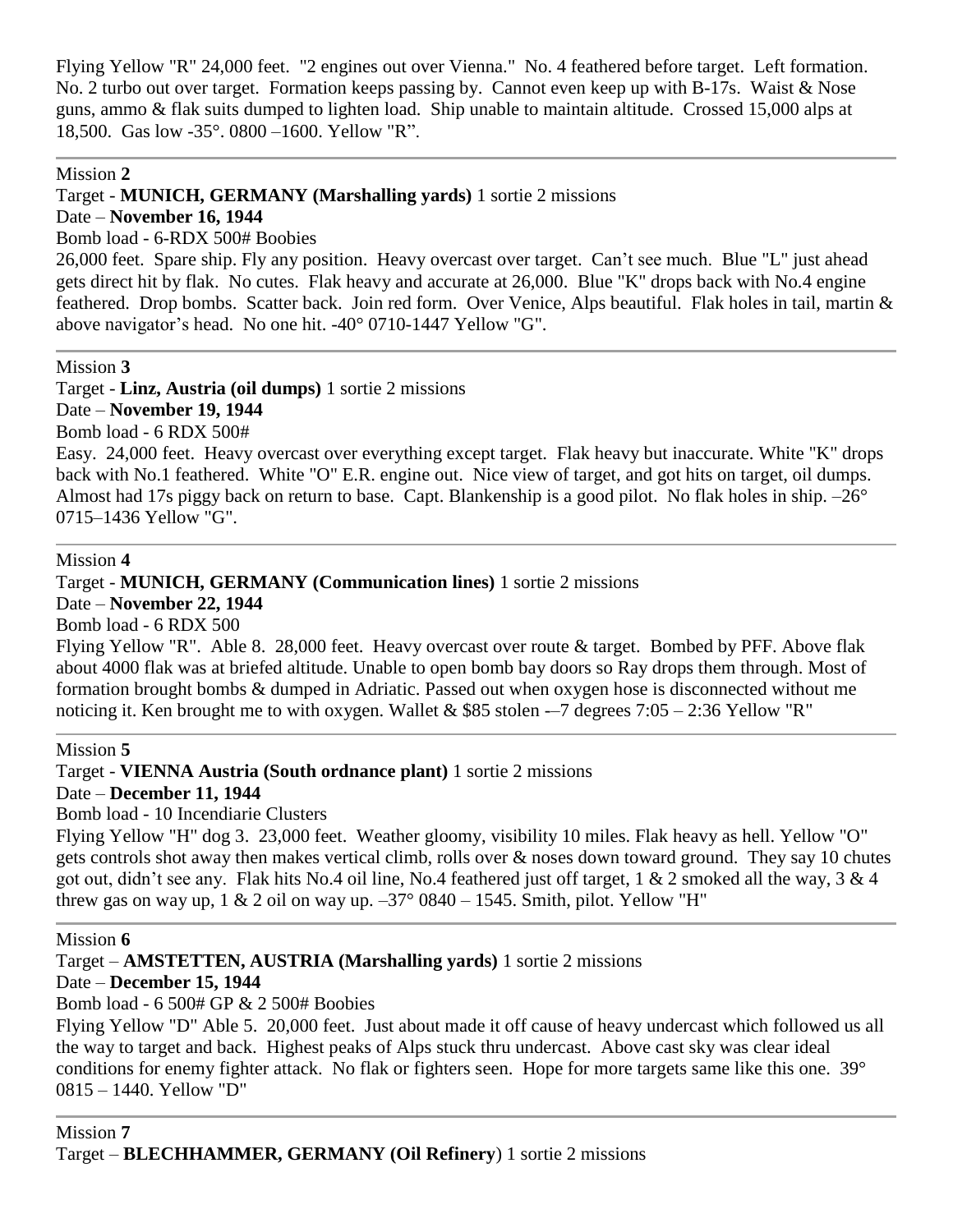#### Date – **December 18, 1944**

### Bomb load - 8 500# RDX

Flying Yellow "G" Charlie 6 & 3. 24,000 feet. Heavy undercast all way to target, openings over Lake Balaton & slight opening over target. Flak heavy as hell. No. 1 Turbo hit, still pulled a little, hits in tail, rudder, astrodome shot away, just missed No. 3 fuel cell & trim tab on left wing, hole aside ball thru both sides, everyone OK. -30° 0735 – 1515 Yellow "G"

#### Mission **8**

### Target - **AMSTETTEN, AUSTRIA (Marshalling yards)** 1 sortie 2 missions

### Date – **December 28, 1944**

Bomb load **-** 36 100# GP 1 Sortie 2 Missions

Flying Y "B" Able 5 & 3 22,500 Clear over field, Alps covered solid in some places & heavy haze in others. Started out to bomb oil dumps just below Brux Czechslovakia, but lead bombardier F.O.'d so we came back to amstetten. Red "Y" lost one engine & had another start burning, made it back ok tho. No flak, sighted some after target about 5 miles to left. [Beautiful escort fighter cover.](http://www.frankambrose.com/pages/tusk.html) 40 degrees 8:05 – 4:30 Y "B"

#### Mission **9**

### Target - **BALZANO, ITALY (Marshalling yards)** 1 sortie 2 missions

Date – **January 4, 1945**

Bomb load - 8 500# GP

Flying Yellow "P" Dog 4. 24,000 feet. Trip uneventful until hitting target which was in the Alps. Target was along Brenner pass route. Flak plenty Ralph hit in eye with plexiglass, just slight, ok. R "H" had big hole in waist no one hit. [Dam good fighter coverage above and](http://www.frankambrose.com/pages/tusk.html) below. Multi bouno.  $40^{\circ}$  0835 – 1530 Yellow "P"

#### Mission **10**

Target – **REGENSBERG, GERMANY (Oil storage yards)** 1 sortie 2 missions

Date – **February 5, 1945**

Bomb load - 16 250# GP

Flying Yellow "J" Able 5. 23,500 feet. Heavy undercast all the way, just like layers of cotton, glad to see it. Saw very little flak, seemed to burst at box ahead, stop for us, then hit box behind. Couldn't drop bombs linkage broken on toggle. Bombs had to be kicked out by Bombardier. Nice run. -35° 0815 – 1600 Yellow "J"

Mission **11** Target – **VIENNA, AUSTRIA (South Ordnance)** 1 Sortie 2 Missions Date – **February 8, 1945** Bomb load - 8 500# G.P. Flying Yellow "G" Dog 3. 25,000. Overcast over most of the route, few breaks along the way, expected to see clean target. Target had overcast with few open spaces, flak was light, expected to see kitchen sink. Missed us. Hit prop wash almost all the way back. Navigator almost passed out for lack of oxygen.  $34^{\circ}$  0815 – 1515. Yellow "G"

Mission **12**

Target – **VIENNA AUSTRIA (South goods depot)** 1 Sortie 2 Missions

Date – **February 13, 1945**

Bomb load - 8 500# G.P.

Flying Yellow "G" Dog 5. 24,500 feet. Overcast over most of the way expected to have a PFF run. Target clear as a bell. Overcast opened up couple miles before target. Flak heavy as hell, Pappy kept sliding left, flak followed to our right. Missed us, not one flak hole in "Flak magnet". 33° 0840 – 1515 Yellow "G"

Mission **13** Target – **WEINER NEUSTADT, AUSTRIA (M/V and communications)** 1 Sortie 2 Missions Date – **February 15, 1945**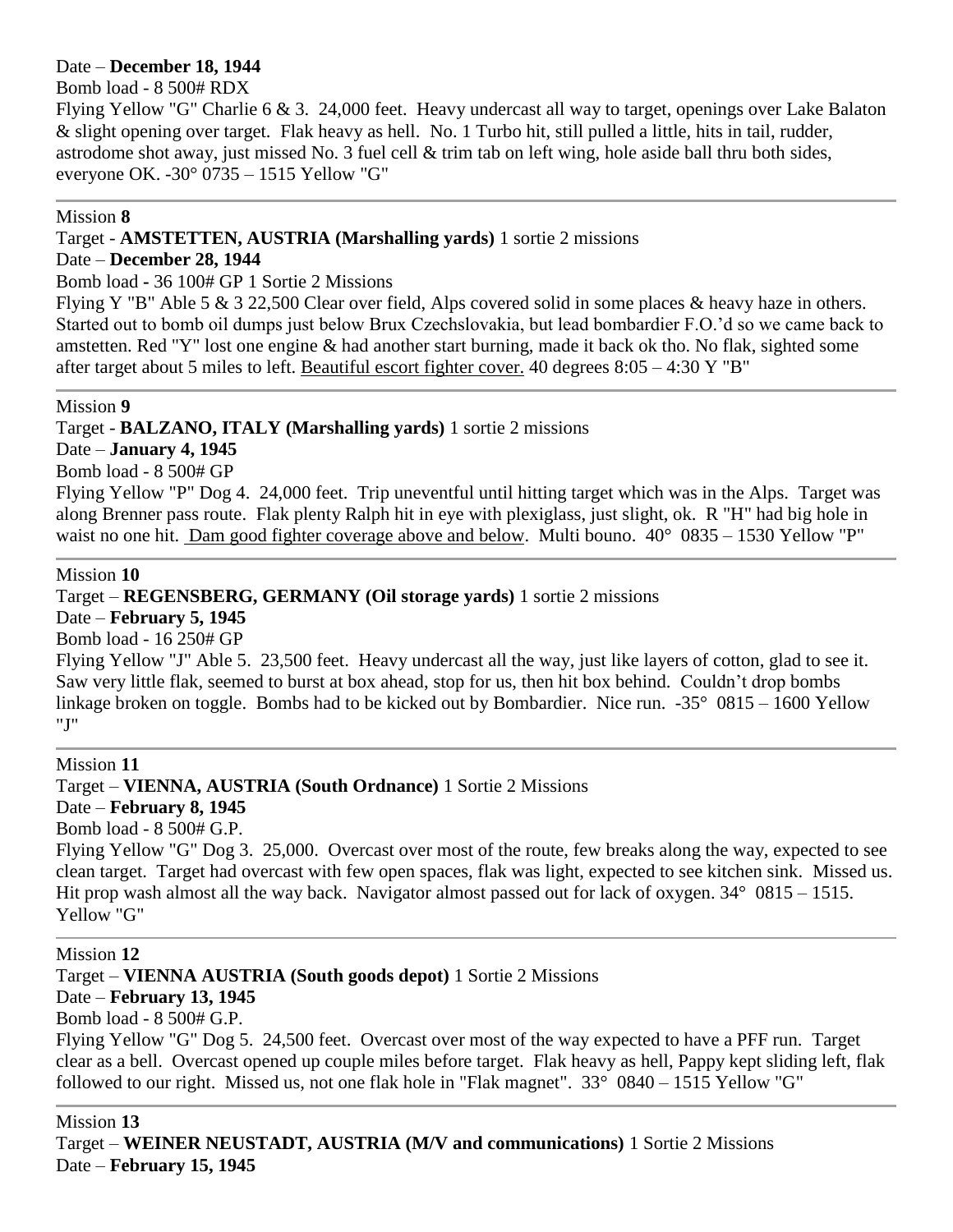Bomb load - 8 500# GP

Flying Yellow "G" Baker 3. 22,500 feet. Overcast over field most of route clear with few clouds. Target was supposed to be hit visual, finally hit PFF. Bombardier screwed up. Bombs all over the place. Didn't see any flak, buono. No. 4 turbo was out for a while just before IP. No flak holes. 32° 0905 – 1530 Yellow "G"

#### Mission **14**

Target – **POLA, ITALY (Oil storage)** 1 Sortie 1 Mission

Date – **February 17, 1945** Bomb load - 8 500# G.P.

Flying Yellow "G" Charlie 4. 20,700 feet. Short run. Field socked in waited till 12:00 for takeoff. Adriatic clear, Yugo had thin layers of clouds till IP. Clear target, flak was multi-close. Flak burst everywhere. Flak magnet escaped with only one scratch close to left front bomb bay door. No one hit. 28° 12:00 – 1630 Yellow "G"

#### Mission **15**

Target – **WEILHEIM, GERMANY (Marshalling Yards)** 1 sortie 1 mission

Date – February 22, 1945

Bomb load - 8 500# G.P.

Flying Blue "H" Charlie 5. 13,000 feet. Supposed to be visual run over Alps. We hit one hellova big front and couldn't get through. Ralph pulls 360 over alps, leaving formation. Lost formation in heavy clouds & vapor trails. Followed another in to field. Brought bombs back to field. 43° at 25,000 feet. 0815 – 1500 Blue "H". No. 15 2-22-45 BIG DEAL. Clarion operation. Every available aircraft to be sent into the blue to disrupt communications throughout Germany

#### Mission **16**

#### Target – **LINZ, AUSTRIA (Ordnance depot)** 1 Sortie 2 Missions

Date – **February 25, 1945**

Bomb load - 8 500# G.P. Flying Red "P" Charlie 2. 24,500 feet. Field had 10/10 overcast. Didn't expect to get off. Route most of way up had light haze with few scattered clouds. Target was supposed to be hit PFF. Weather man F.U., dam thing clear as bell. Flak heavy to unbearable. Had only two small holes in wing.  $33^{\circ}$  0800 – 1530 Red "P"

Mission **17**

Target – **VITIPENO, ITALY (Marshalling yards)** 1 Sortie 1 Mission

## Date – **February 28, 1945**

Bomb load - 10 500# GP

Flying Yellow "A" Able 3. 21,200 feet. Missed this target so we hit one 5 miles north of it. Visual run, pulled couple 360's over Brenner Pass waiting for dog & baker box to return from Germany. No flak over target dam bombardiers missed target came back low on gas, No.2 coughing, bone dry. 22° 0950 – 1630 Yellow "A" Dom. Almost knocks out No.2 when trying to feed No. 1, which was low as hell.

#### Mission **18**

Target – **VIENNA, AUSTRIA (Floresdorf oil refinery**) 1 Sortie 2 Missions

### Date – **March 12, 1945**

Bomb load - 8 500# GP

Flying Yellow "V" Easy 4. 24,000 feet. Flying "V" on its first mission, dam good ship. Heavy overcast over route except for a few holes most of them being over the Alps. Bombed PFF. Flak was heavy but very inaccurate. Returned low on gas, flew too long at altitude used too dam much. No flak holes. 26° 0910 – 1630 Yellow "V"

Mission **19** Target – **REGENSBERG, GERMANY (Marshalling yard**) 1 Sortie 2 Missions Date – **March 13, 1945**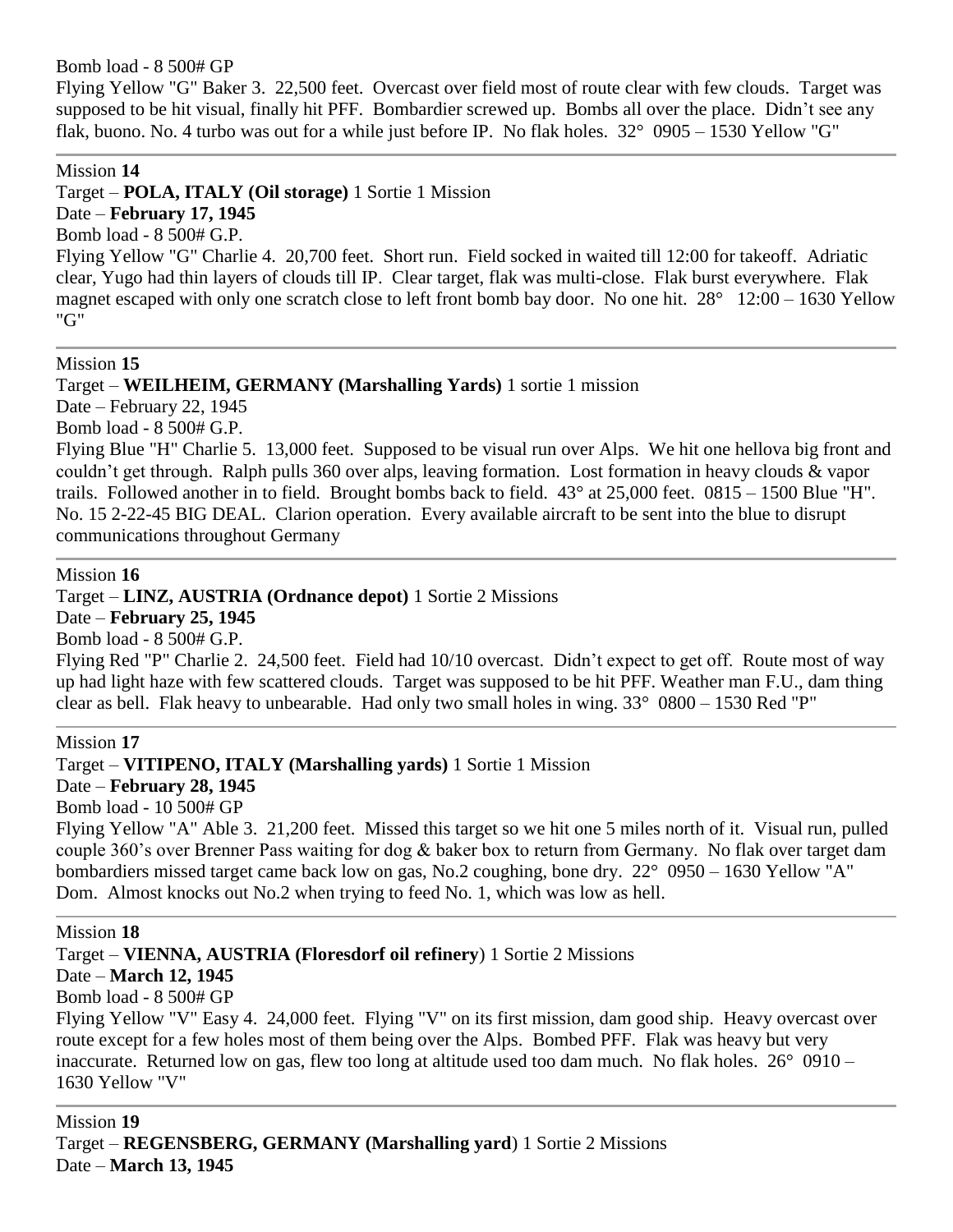Bomb load - 8 500# GP

Flying Yellow "N" Charlie 7. 23,500 feet. Heavy overcast over most of route, saw little flak while scepting Villach. Target was supposed to be hit visual but target was covered 10/10. Saw heavy black smoke come up thru overcast, good hits. Had trouble with No. 3, kept losing oil all the way.  $25^{\circ}$  0905 – 1615 Yellow "N" Flew panther ship so we had panther operator, Kenny flew with another crew.

#### Mission **20**

### Target – **MUHZODORF, GERMANY (Marshalling yard)** 1 Sortie 2 Missions

### Date – **March 19, 1945**

Bomb load - 5 1000# GP

Flying Yellow "P" Charlie 3. 19,100 feet. Flew in Red Force, clear route most of way, few scattered clouds, mostly over the Alps. Bombed M/Y visually, NO FLAK, multi bono fire & smoke all over the place, scrammed hell out of target. Saw caps of oil & gas burst into flame. Panther ship with operator. 28° 0830 – 1510 Yellow "P" Sperry Ball on way back got locked. Couldn't get out. Hydraulics were out. Manual crank clutch wouldn't engage. Ken & Don got me out, by disengaging clutch from the outside.

#### Mission **21**

### Target – **VIENNA, AUSTRIA (Marshalling yards)** 1 Sortie 2 Missions

### Date – **March 22, 1945**

Bomb load - 40 – 100# GP

Flying Yellow "Q" Dog 2. 24,400 feet. Route all way up 3/10 to 4/10 low clouds, target same, bombed visually, scrammed hell out of target. Flak heavy  $\&$  very accurate. They picked off Able 1  $\&$  Easy 1 before bombs away. Y "X" burned No. 3 engine & blew off right wing. 7 cutes got out. Got out ok, not a scratch on ship. 38° 0815 – 1510 Yellow "Q"

#### Mission **22**

### Target – **PRAGUE CZECHOSLOAKIA (Vletnany, Airdrome)** 1 Sortie 2 Missions

Date – **March 25, 1945**

Bomb load - 216 20# Frags.

Flying Yellow "C" Baker 2. 22,000 feet. Route clear all the way up. Expected fighters. Stuck our heads in lion's mouth expected it to snap but didn't. Saw two 109s on the way back, too far off to do any good. Hit target visually. Had some dam good hits in M.P.I. Target was just outside Prague, Czechoslovakia. It was smoke covered, screening and oil smoke from oil storage hit today. 25° 0810 – 1600 Yellow "C"

Mission **23**

Target – **VILLACH, AUSTRIA (marshalling yards**) 1 Sortie 1 Mission

Date – **March 31, 1945**

Bomb load - 18 250# GP

Flying Yellow "R" Charlie 4. 24,300 feet. Heavy undercast over most of route. At head of Adriatic heavy front, flew through it for almost an hour. Could just about make out box up ahead. Bombed PFF. Hope we hit something. Didn't see even one burst of flak. Buono flew through front on return trip. 36° 0810 – 1400 Yellow "R"

Mission **24** Target – **GRAZ, YUGOSLAVIA (Marshalling yard**) 1 Sortie 1 Mission Date – **APRIL 2, 1945** Bomb load - 10 500# G.P. Flying Yellow "N" Baker 6 & 4. 21,200 feet. Clear route all way up with slight haze over Alps. Target clear but partly smoke covered from groups hitting before us. Flak was moderate & inaccurate. No. 3 throwing oil. Made it ok though. Mission in support of Russians. 0830 – 1545 25° Yellow "N"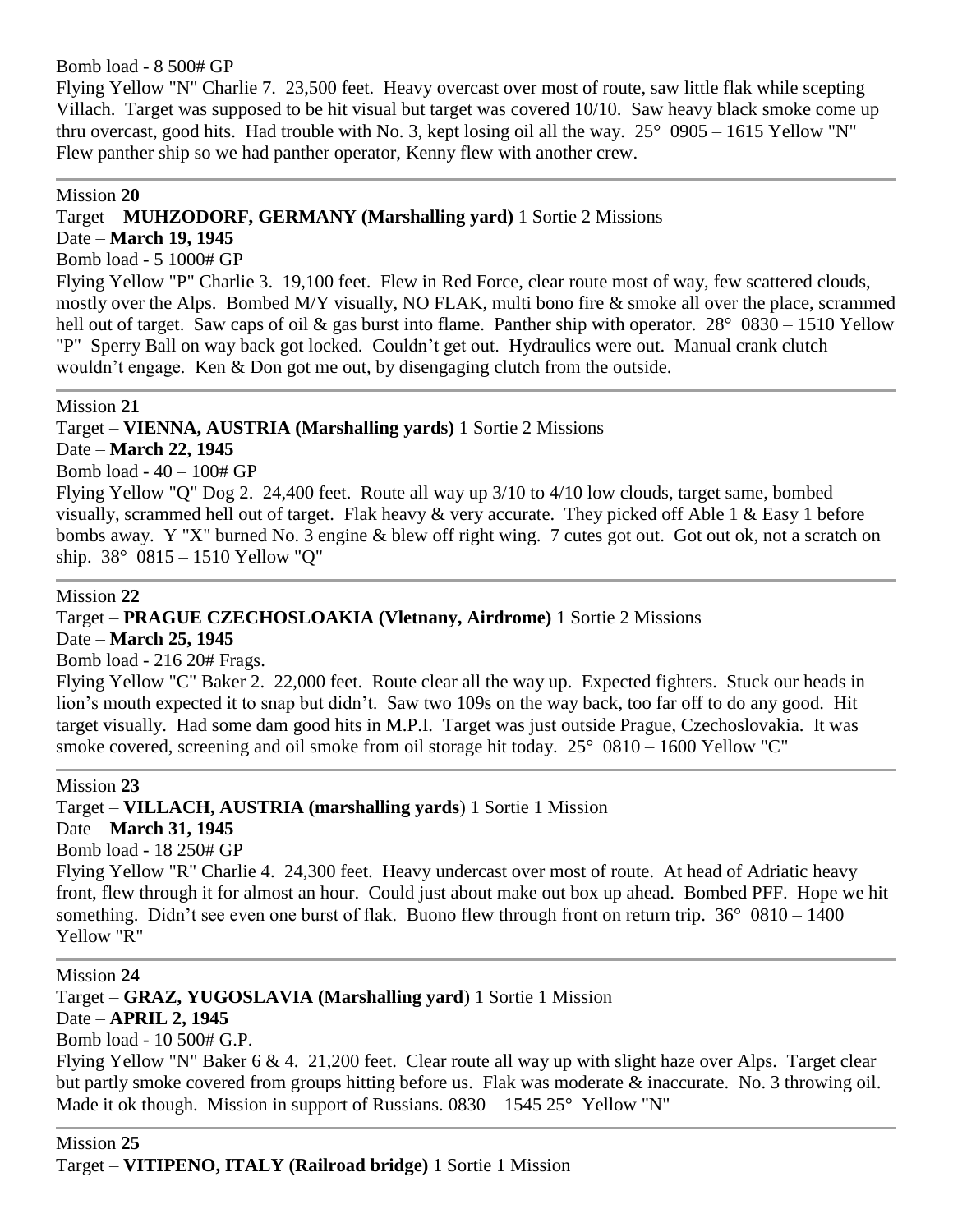### Date – **APRIL 7, 1945**

Bomb load - 5 1000# GP

Flying Yellow "G" Charlie 5. 24,500 feet. Supposed to hit target visually only. Route all way up about 7/10 cloud cover, target had 10/10 so we didn't drop bombs. Saw beautiful vapor trails. Y "N" feathered No. 3 "E.R." Saw flak from one gun at head of Adriatic. Burst or two came dam close, no damage 38° 1130 – 1710 Yellow "G"

#### Mission **26**

### Target – **LUGO ITALY (Frontline supplies**) 1 Sortie 1 Mission

#### Date – **April 9, 1945**

Bomb load - 40 100# G.P.

Flying Yellow "N" Charlie 4. 20,200 feet. Route out pretty cloudy; target clear. Bombed supplies just 1 mile from our front lines. 8 minutes after bombs away British troops were to have started their push toward northern Italy. Saw 25s – 51s – 47s low level bomb and strafe the area after we bombed it. Multi smoke all over the place. 42° 1140 1645 Yellow "N"

#### Mission **27**

Target – **UDINE ITALY (Gdena Mezzocoronal Bridge)** 1 Sortie 1 Mission

### Date – **April 12, 1945**

Bomb load - 10 500# GP

Flying Yellow "R" Able 5. 19,200 feet. Over base was clear, enroute over Adriatic we hit weather soup. Didn't expect to get through. Flew through soup so thick that wing man was out of sight for short period. Hit in smoke covered target area. Bridge no more. Saw only one flak burst. Multi buono. 20° 0805 - 1420 Yellow "R"

#### Mission **28**

### Target - **BOLOGNA ITALY (troop & gun concentration)** 1 Sortie 1 Mission

Date - **April 16, 1945**

Bomb load - 18 250# GP

Flying Yellow "N" Charlie 4. 22,000 feet. Flew most of route over land, hit Mediterranean above Rome. Most of route up covered with light haze clouds thick as hell over immediate target cloud covered. Front lines are lined with our flak at 15,000. No flak, sweated out gas on return, only had couple hundred gallons left. 20° Yellow "N"

#### Mission **29**

Target – **ROSENHEIM, AUSTRIA (Marshalling yard**s) 1 Sortie 2 Missions

### Date - **APRIL 19, 1945**

Bomb load - 10 500# GP

Flying Yellow "E" Baker 2. 22,000 feet. Didn't expect to get off cause nose wheel collapsed, changed P.D.Q. Didn't hit primary target cause it was cloud covered so we went to Rosenheim. No flak, not one burst all day. Nice ship, nice day, nice run, want 6 more same.  $21^{\circ}$  7:30 – 2:30 Yellow "E"

Mission **30**

Target – **PADUA, ITALY (Road bridge**) 1 Sortie 1 Mission

### Date – **APRIL 23, 1945**

Bomb load - 5 1000# GP

Flying Yellow "A" Charlie 6. 21,200 feet. Started on Y "N" took off & had cowl flap blow from piece of piston. Hit weather over Yugoslavia - solid undercast. Hit bridge visually, but missed it, left & short. Very little flak, No. 3 and 4 throwing multi oil; feathered No. 4 on way back expected to have no. 3. feathered too, but didn't. 27° 0810 – 1500 Yellow "A"